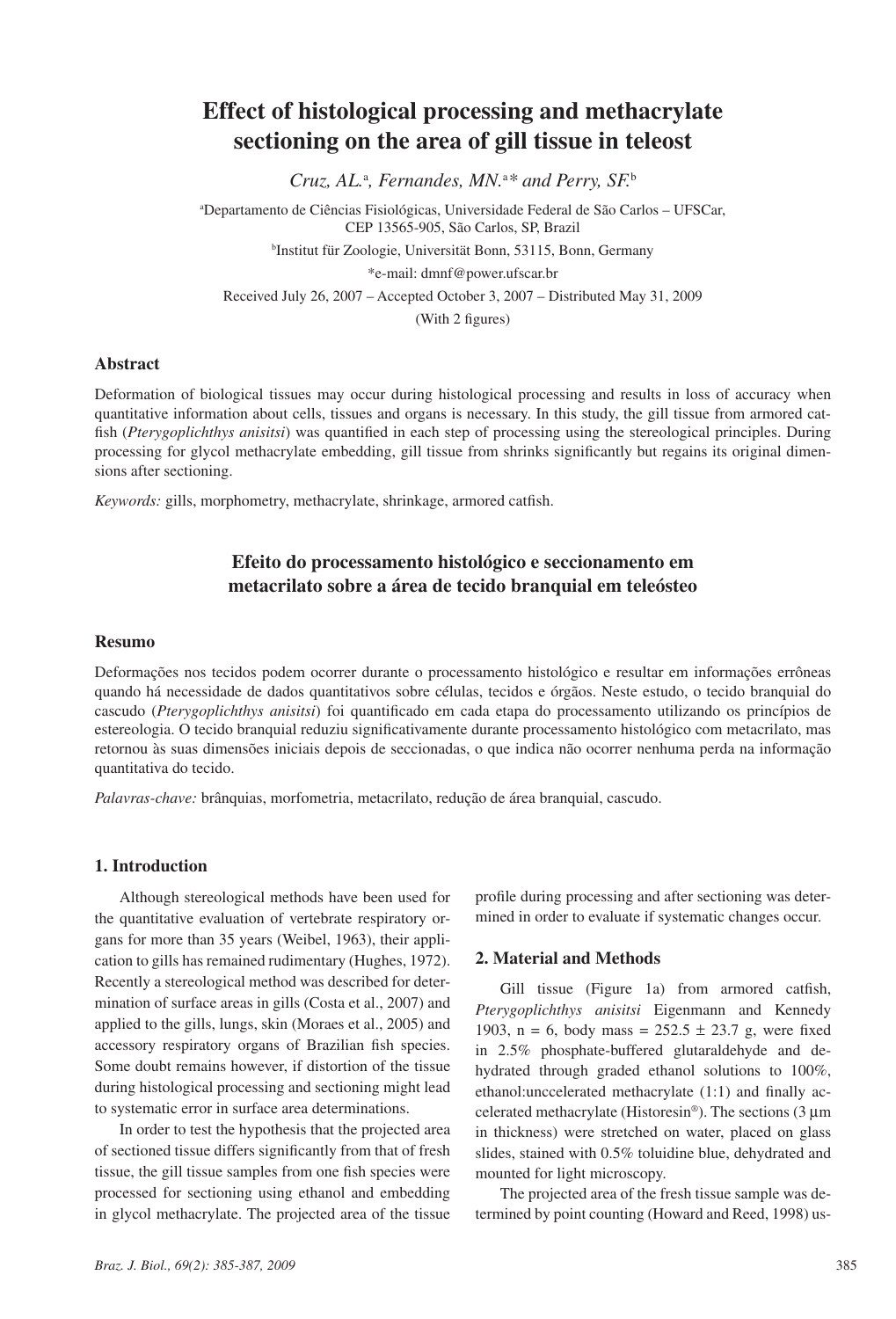ing a stereomicroscope equipped with a drawing tube for visualizing the test array (Perry et al., 1994). The same tissue samples were measured at each stage of processing using identical hardware until sectioning. After sectioning (Figure 1b), the number of points on a rectangular point array overlapping the profile of the sectioned tissue in the block  $(P_p)$  was compared with the number over the mounted and stained section  $(P_s)$ . The numerical relationship  $P_s/P_B$ , multiplied by the point count of the embedded tissue before sectioning, was proportional to the area of the tissue block.

One-way ANOVA with Tukey test for multiple comparisons (Zar, 1999) was used to compare the difference between means of the proportional changes of standardized data at each stage of histological processing for the species. The statistical test analyses were done with a 95% confidence limit ( $p < 0.05$ ).

### **3. Results and Discussion**

Most quantitative studies are done using histological sections and the images observed under the microscope may present differences in their two dimensions in relation to the in vivo tissue (Ladekarl, 1994, Dorph-Petersen et al., 2001). Thus, preliminary analyses are important to detect tissue deformation during processing to avoid overestimating or underestimating data before the morphometrical study with potential relevance to biological and physiological responses.

The point count data for the determination of area of gill tissue is given in Table 1. The total number of points reflects experimenter-determined differences in sample size and point density of the matrices used for evaluation and are therefore of no biological significance. The results (Table 1) were standardized by dividing the point count for each consecutive processing condition (until sectioning) by that for the fresh tissue and multiplying by 100 and the linear and volumetric values, the ½ power (linear) or the 3/2 power (volumetric) of the empirically point counted (proportional to the projected area) were then determined. The normalized data (per 100 points in fresh tissue) are shown in Table 2.

The estimated linear and volumetric determinations showed in Figure 2 reveals that dehydration causes significant overall reduction in the area of gill tissue  $(p < 0.05)$ , which is compensated by stretching after sectioning.

In conclusion, the projected area based upon the histological section does not differ significantly from that of the fresh tissue in the histological processing of gill tissue of *P. anisitsi*. Calculated values for linear and volumetric changes show identical patterns to those calculated for area. Thus, surface area, barrier thickness and volumetric determinations based on methacrylate sections provide a



**Figure 1.** a) Gill tissue from *P. anisitsi* showing the rakers (R) and filaments (F) and lamella (L); and b) section of the gill tissue embedded in glycol methacrylate showing the filaments (F) and the lamella (L) above and below the filament axis. GA, gill arch.

**Table 1.** Points counted over projected area of gill tissue sample of the armored catfish, *P. anisitsi*, in each stage of histological processing.

| Fish | Fresh | <b>Fixed</b> | <b>Dehydrated</b> | <b>Embedded</b> | <b>Block</b> | <b>Section</b> |
|------|-------|--------------|-------------------|-----------------|--------------|----------------|
|      | 34    | 26           | 24                | 24              | 24           | 28             |
| 2    | 24    | 22           | 20                | 21              | 20           | 25             |
| 3    | 21    | 20           | 20                | 20              | 19           | 25             |
| 4    | 27    | 25           | 21                | 22              | 21           | 27             |
| 5    | 27    | 25           | 23                | 22              | 18           | 25             |
| 6    | 28    | 26           | 21                | 22              | 20           | 24             |

2 mm